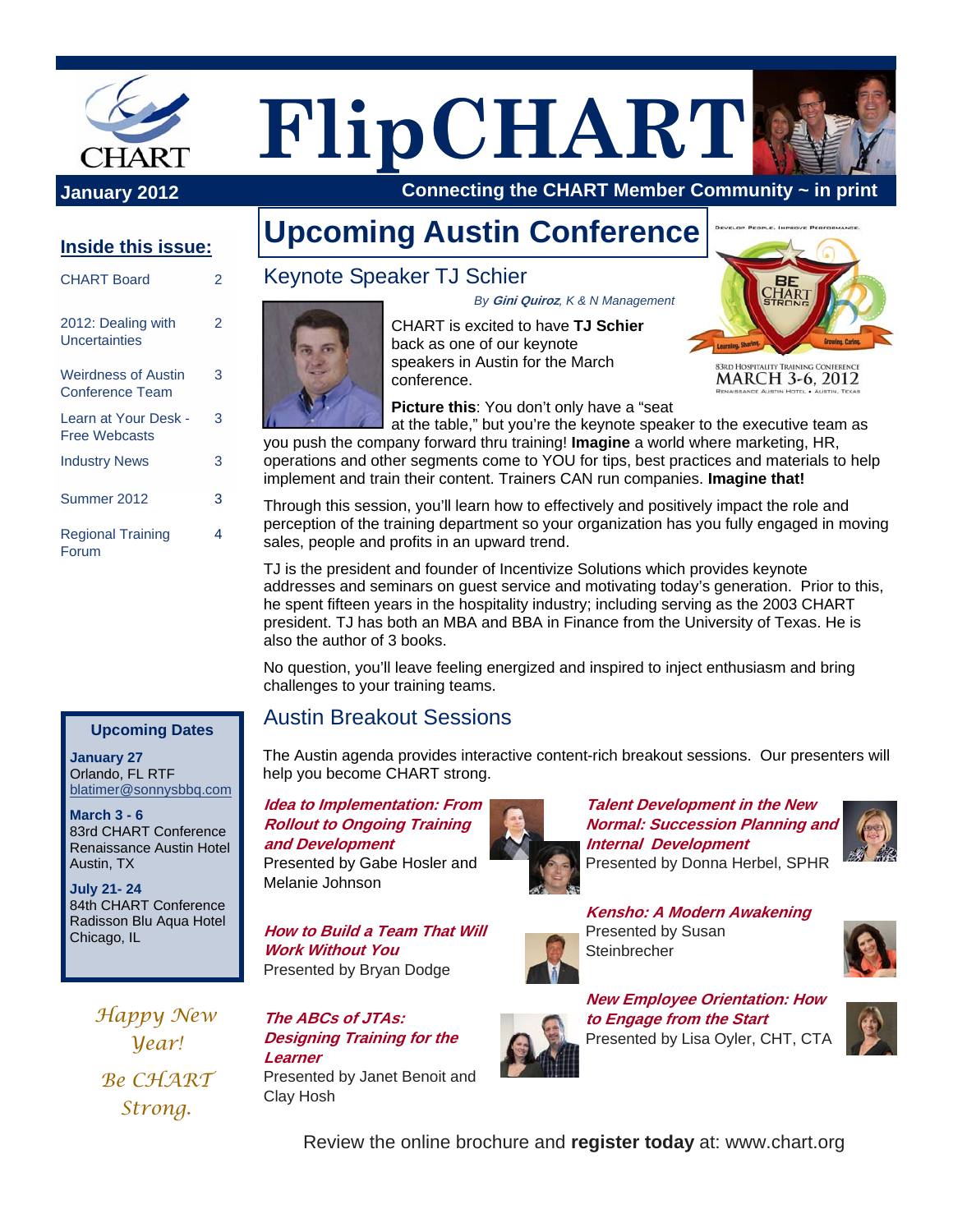## **CHART Board**

## 2011 - 2012 CHART

**President**  Jennifer Swan Michaud Director of Learning & Dev. CSM Lodging Minneapolis, MN 612.395.7043 jmichaud@csmcorp.net



#### **President-Elect**

John Kelley Vice President White Castle System Columbus, OH 614.559.2566 kelleyj@whitecastle.com



#### **Board Member-Education, Austin**

Calvin Banks Sr. Operations Training Mgr. Gaylord National National Harbor, MD 301.965.3352 cbanks@gaylordhotels.com



#### **Board Member-Education, Chicago**

Jen Johnston Learning Facilitator Darden Restaurants Learning Center of Excellence Orlando, FL 407.245.4130 jjohnston@darden.com



#### **Board Member**

Patrick Yearout Dir. of Recruiting & Training Ivar's Restaurant Seattle, WA 206.423.1432 patrick@keepclam.com



**Board Member**  Jason Lyons **CEO** The Common Man Ashland, NH 800.649.7031 jason@thecman.com



**Executive Director**  Tara Davey CHART Headquarters Office P.O. Box 2835 Westfield, NJ 07091 800.463.5918 chart@chart.org



## **PRESIDENTalks Jen Swan Michaud**



## 2012: Dealing with Uncertainties

Each New Year, I wonder what the future holds. Will I be successful? Will my company continue to value my knowledge and experience? As trainers, we live in a world with some ambiguity. Our society is changing fast. As leaders in hospitality, we have to keep innovating, or hungry competitors will overtake us.

How well do you cope with change? Are you able to 'shift gears' comfortably, and decide and act without having the complete picture? Or do you need to finish things before moving on? Are you able to deal with risk and uncertainty?

Many situations we face are not clear. The problems are sometimes fuzzy, and the solutions are certainly not evident! The higher you go, the more ambiguous the scenarios become. You may lack information, time, and precedents. Some seem to be working on his or her personal agenda.

I just read the book, *How to Measure Anything: Finding the Value of Intangibles in Business.* The author, Douglas Hubbard, makes the argument that **knowledge is the reduction of uncertainty**. While it's simply not possible to eliminate uncertainty; it doesn't take too much effort to *reduce* it. This really hit home for me, especially as a trainer and developer of people.

Here are a few ways to reduce uncertainty:

- 1. **Learn new things**. Stuck with what you know? Practice in your own personal life. Go to an ethnic or themed restaurant you know nothing about. Vacation in places without doing a lot of research. Live a little!
- 2. **Better define the problem***.* Get as firm a handle as possible on the problem. Figure out what causes it. Keep asking why. This increases the chance of a better solution because you can see more connections.
- 3. **Reduce Stress**. Some get stressed with increased ambiguity and uncertainty. What brings out your emotional response? Write down why you get anxious – perhaps you don't know what to do; don't want to make a mistake; afraid of the unknown consequences; don't have the confidence to act. When you get emotional, drop the problem for awhile. Go do something else. Come back to it when you are under better control.
- 4. **Become an incrementalist**. Make a series of smaller decisions, get instant feedback, correct the course, get a little more data, and move forward a little more, until the bigger problem is under control.

Thankfully, with CHART, we are not alone. There are others who have faced or are facing similar uncertainties and are willing to share their knowledge.

Here's to 2012!

*Jen Swan Michaud*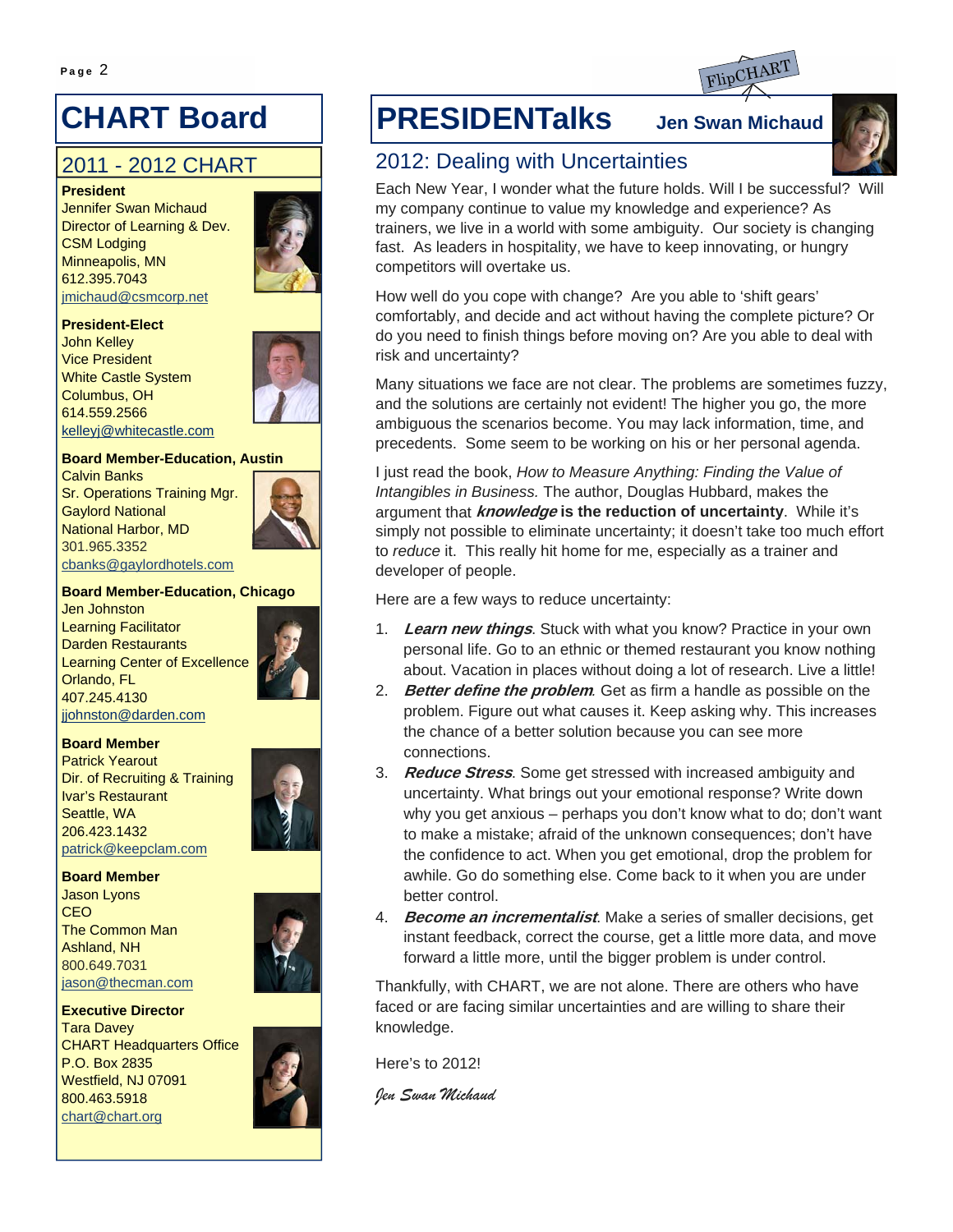

# **Upcoming Austin Conference**

## 'Weirdness' of Conference Team

A few additional conference team members have shared something weird about themselves; keeping with the theme.





#### First Time Attendees Co-Director **Joleen Goronkin**, President, People and

Performance Strategies 'Weirdness': *Joleen has appeared in 72% of photos taken at CHART events since 2004. Although she says she is slipping a little in the last year or so, she wants to* 



#### Volunteer Co-Director

*photographers!* 

**Curt Archambault**, VP, People and Performance Strategies

*raise her % in 2012!. Watch out* 

'Weirdness': *Curt has an unhealthy relationship with the Food Network and HGTV and he can't stand eating left over spaghetti.*



Early Registration Discount Ends February 2.

Register Today!

**WWW.CHART.ORG** 

# **CHART News**

## Learn at Your Desk - Free Webcast



## As featured in latest ...<br>TRAINING FLASH

View/Hear the wisdom of three Past CHART Presidents as they present best practices and tips on how to train others and speak in public while not losing the most important part of the presentation … your audience!

**View all webcasts at**: www.chart.org/ resources/ educational\_webcasts/

# **Industry News**

CHART members **save \$475.00** off the standard rate on the only conference with HR guidance tailored to the



needs of your organization. Register by 2/13 with **Promo Code FCHART** to get this special member discount. www.HRinHospitality.com

## **Summer 2012**

Stand Up, Stand Out, Stand Strong in Chicago

84th CHART Conference July 21-24, 2012 Radisson Blu Aqua Hotel Chicago, IL